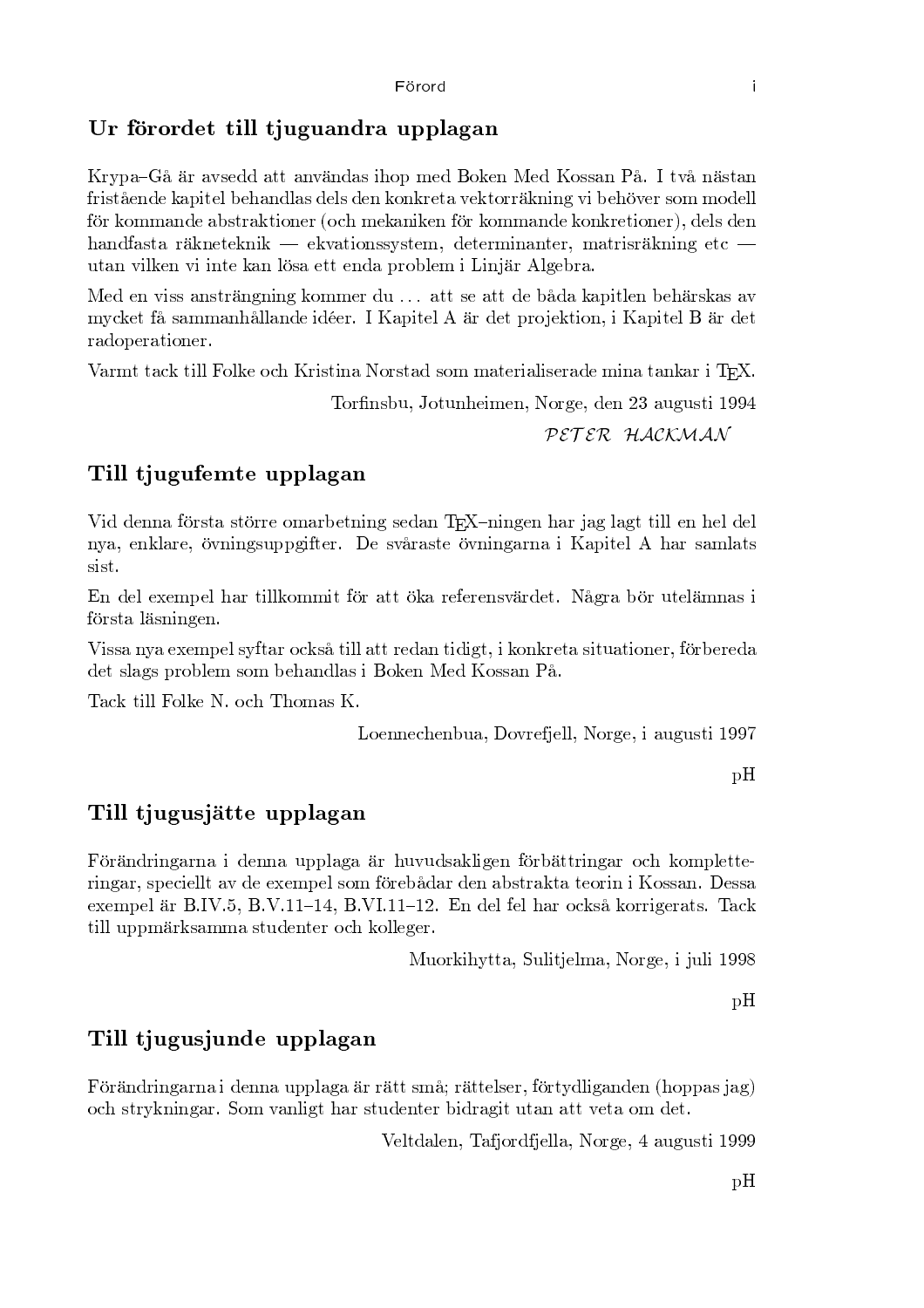#### $\operatorname{Till}$  tiuguåttonde upplagan  $\hspace{0.8cm}$

hgH0F?1H@ ]>A@C3;0^G@ EA@[E2G7;f7;0#LZgH0E,0wE,@ E U²w=wB->3;Pd]\IKfH@ FNf9;]\]K@ 09;FGB0IKF-f3;0FG3+gH=FI\F-f>w2-2-µ $\mathcal{F}_1$  . The set of  $\mathcal{F}_2$  of  $\mathcal{F}_3$  is the fermion fermion fermion for  $\mathcal{F}_4$  . The fermion fermion for  $\mathcal{F}_5$ 

 $\Pi$  it ii ii ii ii ii iii iii iii iii

 $\rm pH$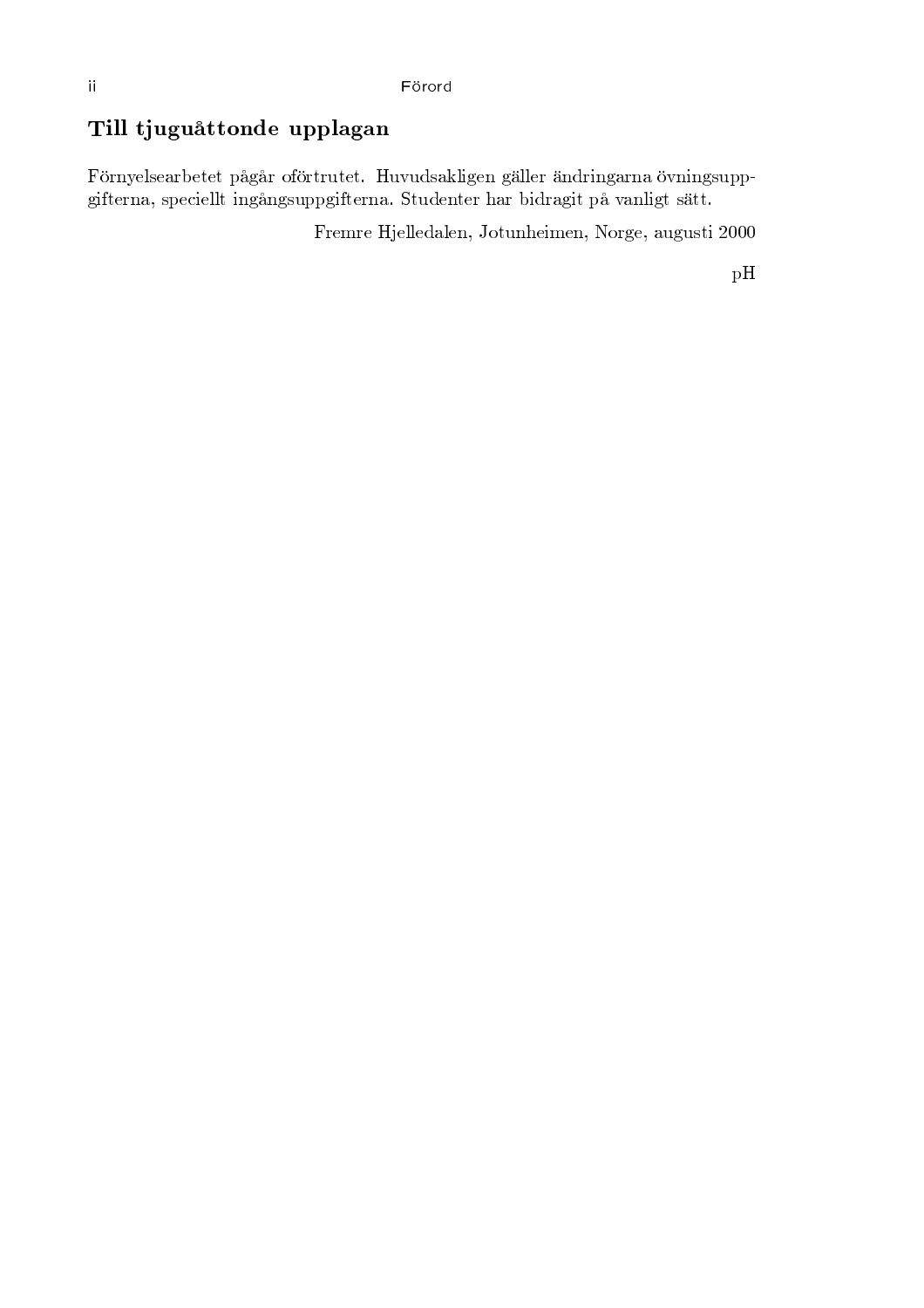# Innehållsförteckning

|--|--|--|

### A. Geometri

| I. Vektorer, elementära operationer and an announce and an announce and an announce and an announce and an announce and an announce and an announce and an announce and an announce and an announce and an announce and an ann |
|--------------------------------------------------------------------------------------------------------------------------------------------------------------------------------------------------------------------------------|
|                                                                                                                                                                                                                                |
| III. Skalärprodukten aan aan aan aan aan aan aan aan aan 13                                                                                                                                                                    |
|                                                                                                                                                                                                                                |
|                                                                                                                                                                                                                                |
|                                                                                                                                                                                                                                |
|                                                                                                                                                                                                                                |

## B. Ekvationssystem, matriser, determinanter

| II.  |                                                                                                                                                                                                                                |  |
|------|--------------------------------------------------------------------------------------------------------------------------------------------------------------------------------------------------------------------------------|--|
| III. | Räknelagar för determinanter andre andre andre andre andre andre andre andre andre andre andre andre andre and                                                                                                                 |  |
|      | IV. Determinanten till ett ekvationssystem 75                                                                                                                                                                                  |  |
|      |                                                                                                                                                                                                                                |  |
|      | VI. Matrisekvationer. Matrisinvers 95                                                                                                                                                                                          |  |
|      | VII. Utveckling efter rad och kolonnation av en används som startet av 101                                                                                                                                                     |  |
|      | VIII. Tillämpningar av utveckling 104                                                                                                                                                                                          |  |
|      | IX. Produktlagar för determinant och invers 107                                                                                                                                                                                |  |
| Х.   | Determinantens geometriska tolkning regional variation och 109                                                                                                                                                                 |  |
|      |                                                                                                                                                                                                                                |  |
|      | Facit de la component de la component de la component de la component de la component de la component de la component de la component de la component de la component de la component de la component de la component de la co |  |
|      |                                                                                                                                                                                                                                |  |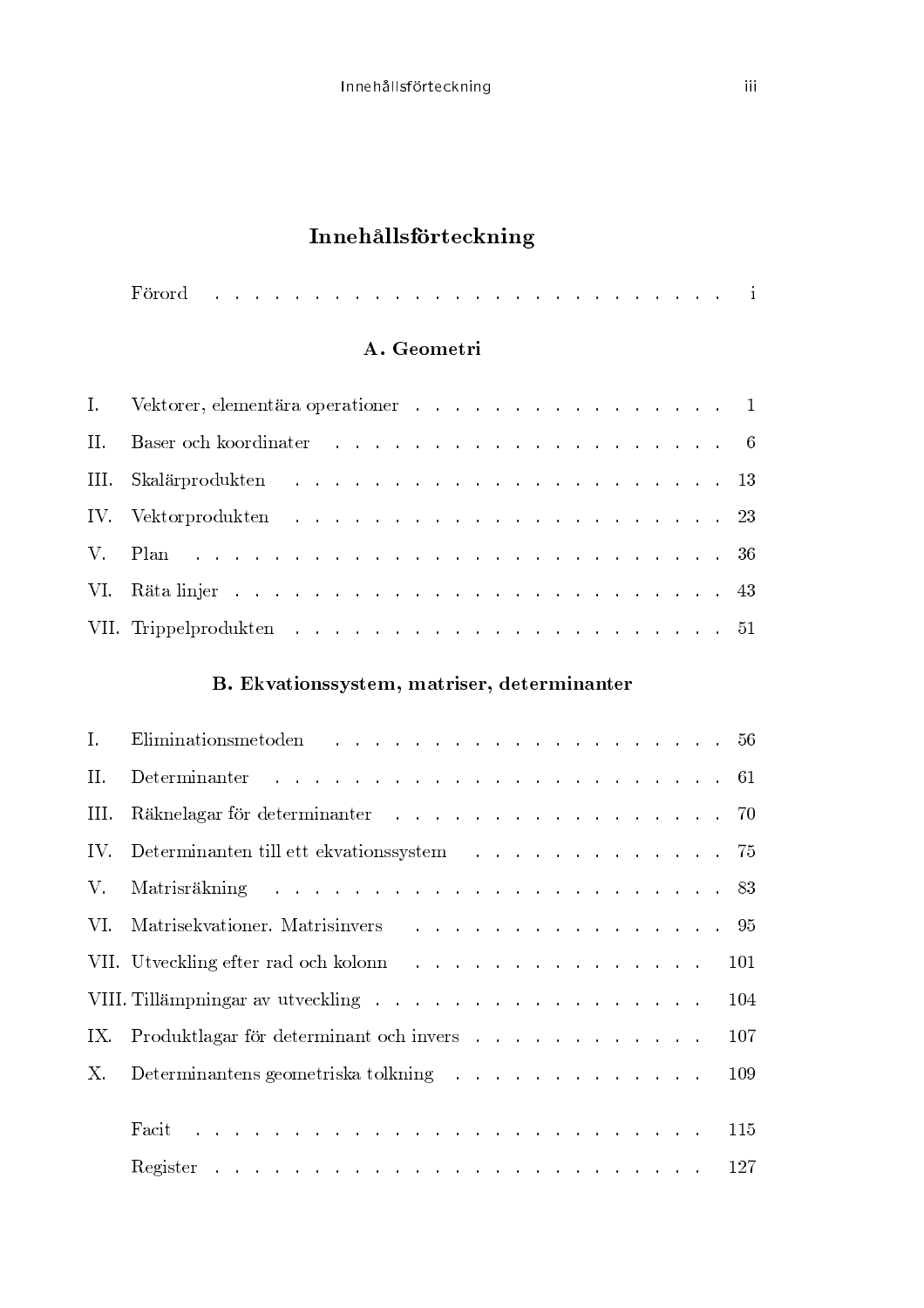#### Register

additionslagar 10 area 32, 51, 109, 110, 113

 $\mathbf{b}$ as 6 belopp 2

cosinusteoremet 19 Cramers regel 105

determinant 53, 68 determinantkriteriet 75

elementär 86 elimination 56 enhetsnormal 36

fri vektor 2

höger-ON-bas 29 högerinvers 97 högersystem 23, 23, 25, 52

icke-trivial 60 invers 97, 106, 107

kofaktorer 101 komponenter 6 komponenträkning 9, 17 komposanter 6 konservativ kraft 16 koordinater 6 koordinatsystem 10

lineärkombination 6, 86, 91

matrisekvation 85, 95 matrismultiplikation 85 multiplikation med tal 2

negativt par 64 nollvektorn 2 normalvektor 36

**ON-bas 9, 16**  $ON$ -system  $10$ orientering 25, 33

orienteringen 30 (orts)bunden vektor 2 orätt rad och kolonn 103 parallellepiped 51

parallellförflyttning 1 parameterform 43 plan 36 projektion 14, 27 Pythagoras 20

radbyte 66 radoperationer 71 reduktion av formatet 101 riktad sträcka 1 riktningscosiner 17 rotationsacceleration 34

sfärisk trigonometri 54 skärning 7, 20, 22, 44 skalärprodukt 13 spaltning.(additivitet) 71 spegling 38, 89 sträckning 27

 $t$ -form 43 tillåten produkt 64 transponat 65, 84 trippelprodukten 52 trivial 60, 75

utbrytning av talfaktor. (homogeni $tet)$  70 utveckling efter kolonn 103 utveckling efter rad 103

vänsterinvers 97 vänstersystem 23, 25, 31, 52 vanderMondes determinant 73, 77 vektor 1 vektoraddition 3 volvm 52, 109 vridning 27